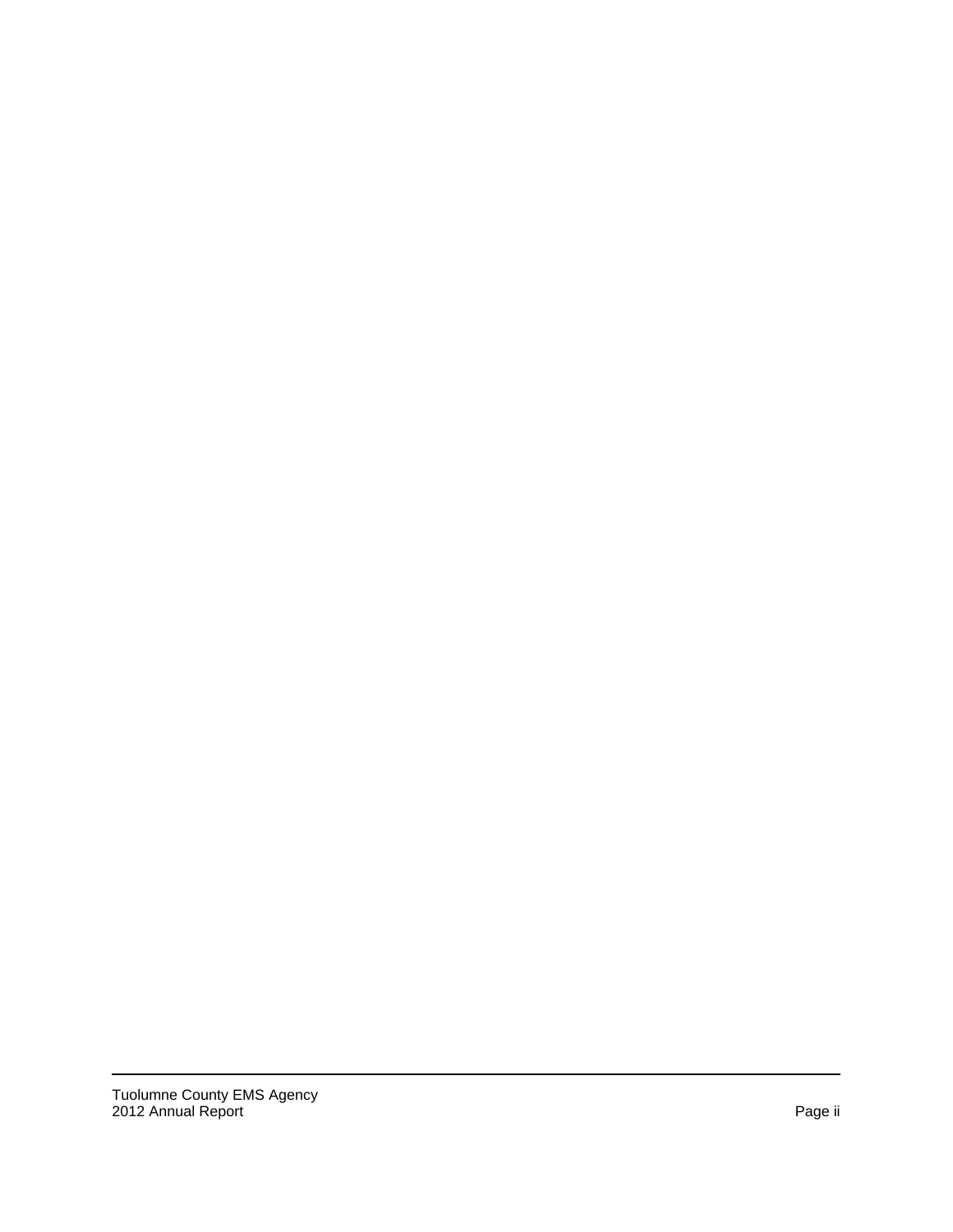# **Table of Contents**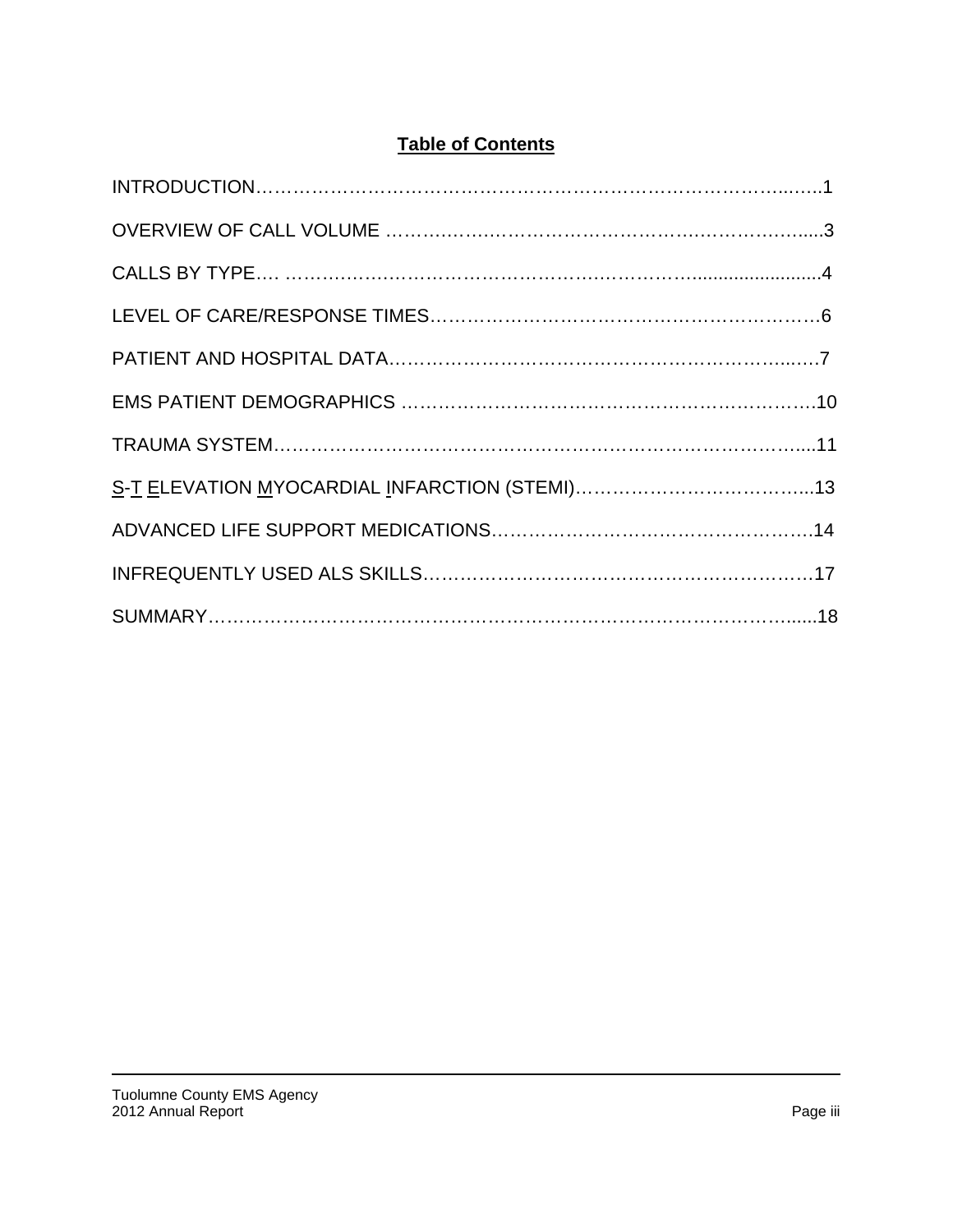## **INTRODUCTION**

The 2012 Annual Statistical Report compiles and condenses an entire year's worth of data (call volume, response time and patient demographic information) about the Tuolumne County EMS system. The data included in this report is derived from prehospital patient care records (PCRs) completed by Tuolumne County Ambulance Service personnel, unless otherwise noted.

Since July 1, 1993, Tuolumne County Ambulance has collected PCR data using the software program EMS DataPro® (formerly the EMS Database System) provided for their use by the Tuolumne County EMS Agency. Once entered in EMS DataPro®, the data is submitted in an electronic format to the Tuolumne County EMS agency where the data is imported into a central version of EMS DataPro®. The EMS agency then validates the data.

In September 2000, Tuolumne County Ambulance, with the assistance of the EMS agency, initiated a program for completing PCRs using EMS Outfielder® (a laptop based PCR data entry program developed by CompuCounsel, now called Inspironix, of Sacramento in conjunction with Manteca District Ambulance). EMS Outfielder® has replaced hand-written PCR forms and billing tickets. EMS Outfielder® provides immediate data availability for daily quality assurance/quality improvement reviews and imports patient billing information directly into the billing system used by Tuolumne County Ambulance.

The Tuolumne County Emergency Medical Services (EMS) System is comprised of four 9-1-1 answering points including Tuolumne County Sheriff's Dispatch, City of Sonora Police Department Dispatch, CHP Dispatch (located in Merced County) and Mariposa County Sheriff's Dispatch.

- Ambulance dispatching is provided by the Tuolumne County Sheriff's Dispatch Center.
- Basic life support (BLS) first response services are provided by Tuolumne County Fire Dept., Tuolumne City Fire Dist., Columbia College Fire Dept., Twain Harte Fire Dist., Columbia Fire Dist., Sonora City Fire Dept., Miwuk-Sugarpine Fire Dist., and the Groveland Fire Dist.
- U.S. Forest Service, Tuolumne County Sheriff's Search and Rescue, Don Pedro Recreation Agency, Dodge Ridge Ski Patrol provides specialized BLS response services.
- Tuolumne County Ambulance Service provides advanced life support (ALS) service. Mercy Medical Transport from Mariposa County provides the Lake Don Pedro area ALS Ambulance service.
- PHI provides air ambulance services with day-to-day mutual aid from the California Highway Patrol (CHP) Air Operations Division, Air Methods, CALSTAR and R.E.A.C.H. Air Ambulances.

In June 2003, grant funds were made available to the Tuolumne County EMS Agency for the purpose of purchasing and installing EMSystem™ communication software and related computer hardware for the emergency departments of Tuolumne General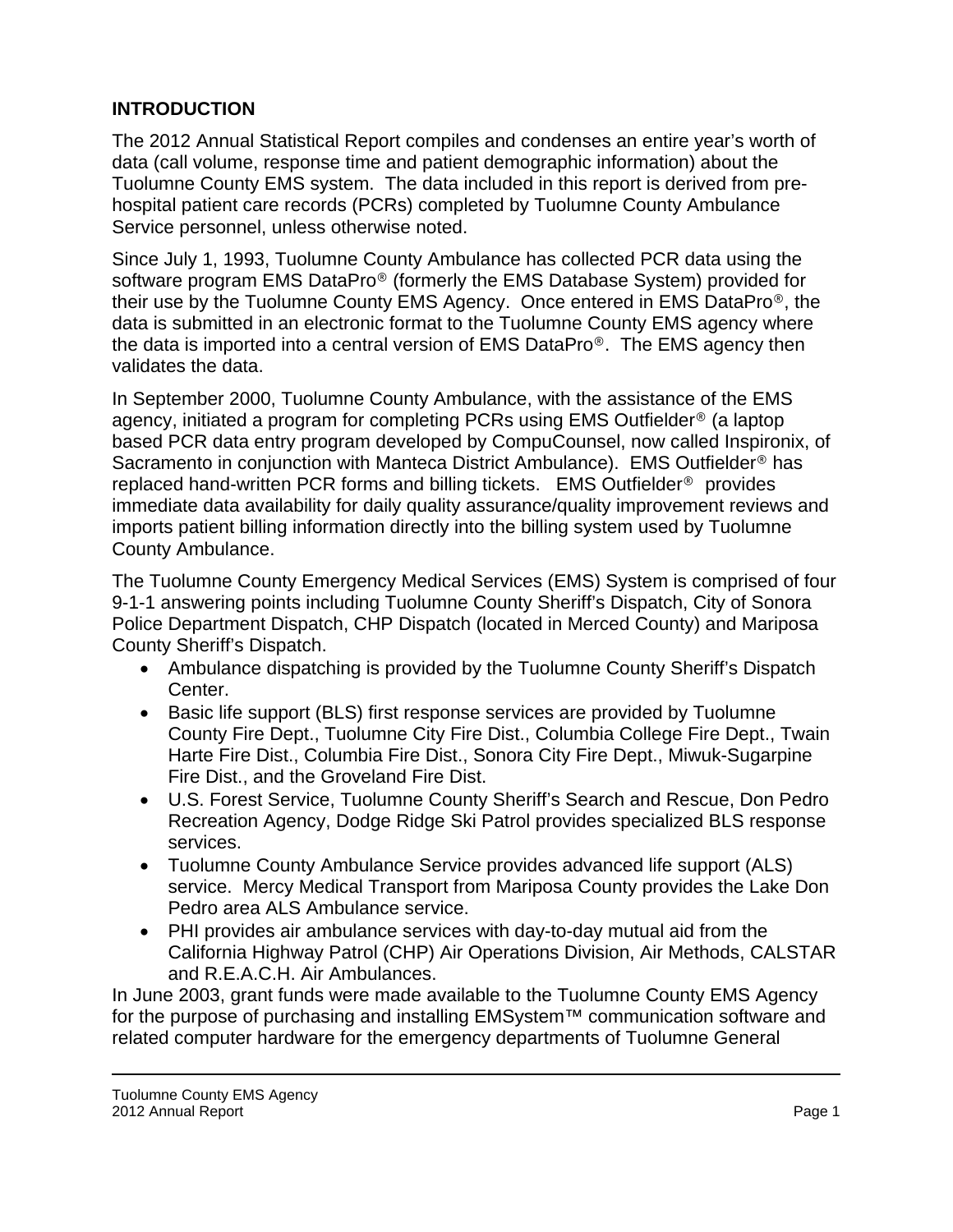Hospital and Sonora Regional Medical Center and the EMS agency office. In early 2004, EMSystem™ linked Tuolumne County's EMS system with the other ten (10) counties of OES Region IV, enabling Tuolumne General Hospital, as the county's Disaster Control Facility, to view real-time emergency department availability when determining patient disbursement during a multi-casualty incident (MCI).

In 2004, The Tuolumne County Emergency Medical Services System developed and implemented a Trauma Plan, in conjunction with Memorial Medical Center, Doctors Medical Center of Modesto, Mountain Valley EMS Agency, El Dorado County EMS Agency, Central California EMS Agency, Northern California EMS Agency, Sacramento County EMS Agency, and Santa Barbara County EMS Agency. The Trauma Plan provides a framework that assures that the citizens and visitors of Tuolumne County receive comprehensive prehospital and hospital trauma care. Tuolumne County relies on Trauma Centers throughout Northern California for in-hospital trauma care. Air Ambulances are used as the primary means of transportation for patients meeting Tuolumne County's major trauma patient criteria.

In July 2007, Tuolumne General Hospital closed leaving only one acute care hospital in Tuolumne County. Sonora Regional Medical Center assumed the duties of the county's Disaster Control Facility and Mountain Counties South Control Facility.

In 2008, EMSystem was expanded to include data elements for the Department of Health and Human Services HAvBED (Hospital Available Beds for Emergencies and Disasters). This capability allows for accurate and consistent polling of hospital resources nationwide.

In June of 2009, Tuolumne County EMS Agency was instrumental in the development of the Central Regional Trauma Coordinating Committee (CRTCC), a twelve county regional committee. The purpose of the committee is to standardize and improve the provision of trauma care within the region. The CRTCC, working in coordination with four other Regional Trauma Coordinating Committees and the State EMS Authority to build a strong, cohesive statewide trauma system.

In 2010, Tuolumne County EMS implemented an S-T Elevation Myocardial Infarction (STEMI) triage policy. This allows Paramedics in the field to transport, usually by air ambulance, a patient experiencing a serious cardiac event to be transported directly to a hospital capable of Percutaneous Coronary Intervention (PCI). Decreasing the time from the recognition of a STEMI to PCI greatly decreases the injury to the cardiac muscle and increases the survival rate of these patients.

In September of 2011, Tuolumne County adopted the CRTCC Trauma Triage Criteria. This criteria is based on the Centers for Disease Control (CDC) trauma triage guidelines. Studies are underway, at the time of this report, to compare the efficacy of the previous and current Trauma Triage Criteria.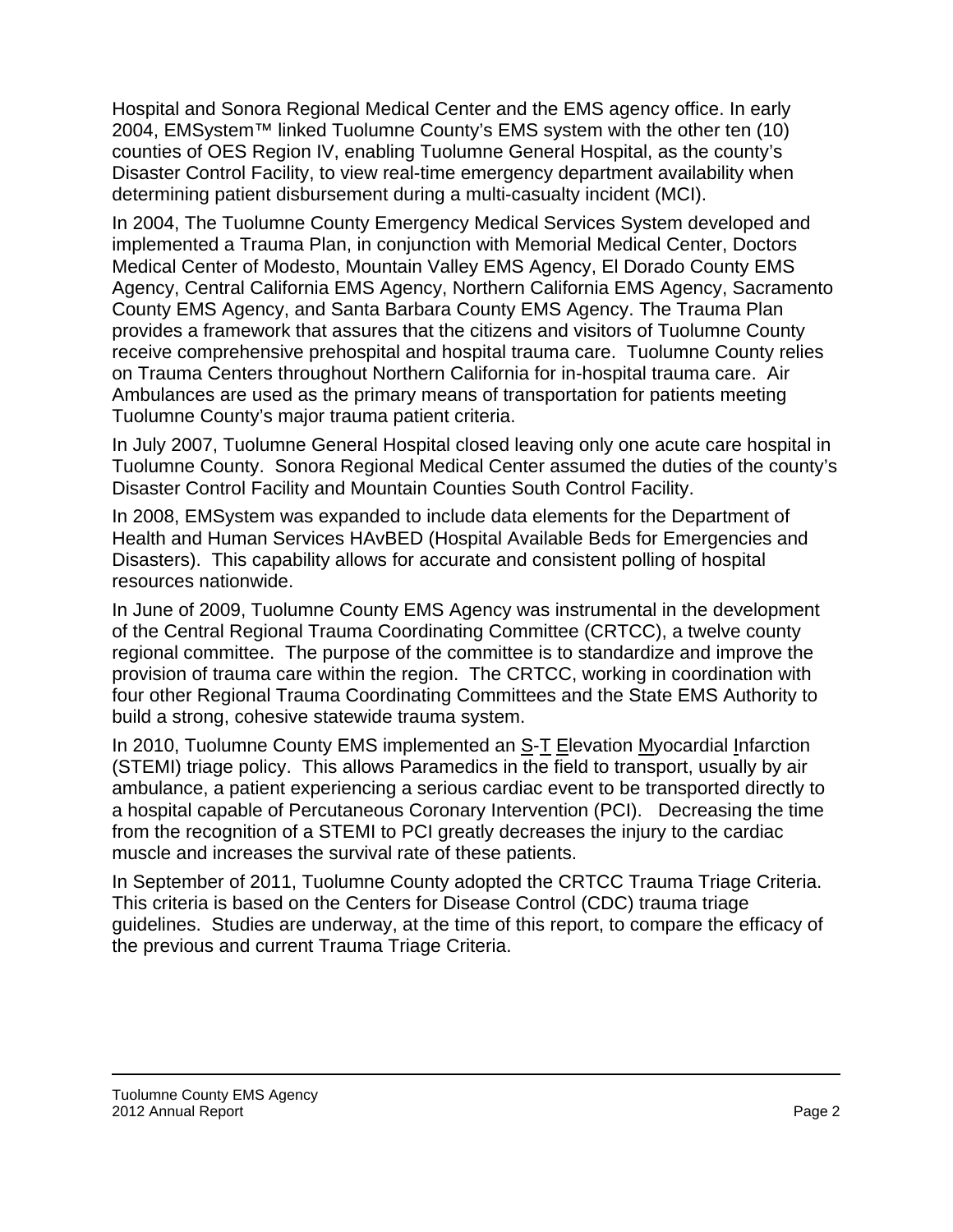## **OVERVIEW OF CALL VOLUME**

As illustrated in the graphs below, 2012 was the busiest year to date; in 2012 there was an 8% increase in calls for EMS services from 2011. Since 2002, there has been a 51% increase in the call volume. Unless otherwise specified EMS requests include both scene and transfer call types.



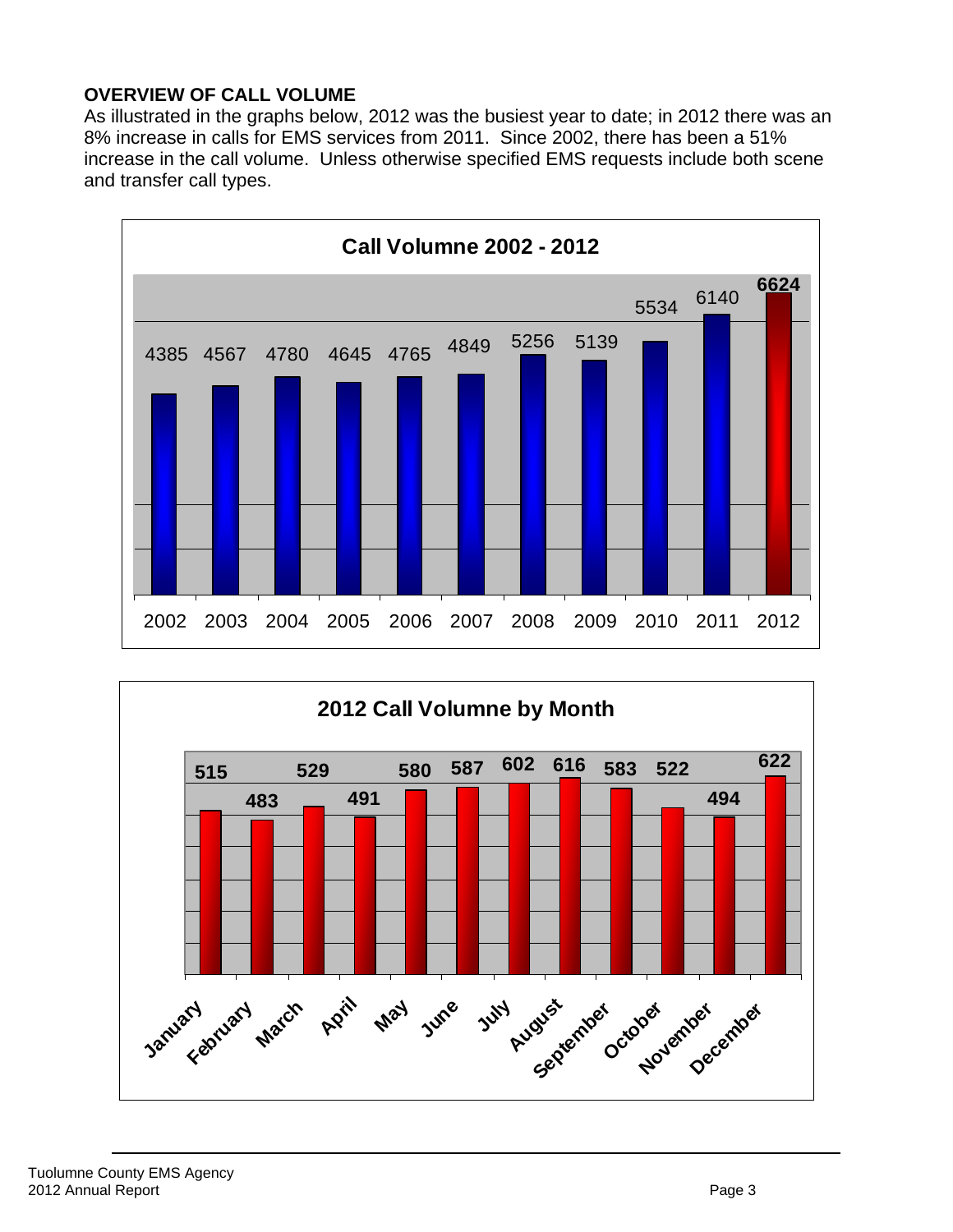

As illustrated above, Station 10 responded to the majority of all EMS requests.

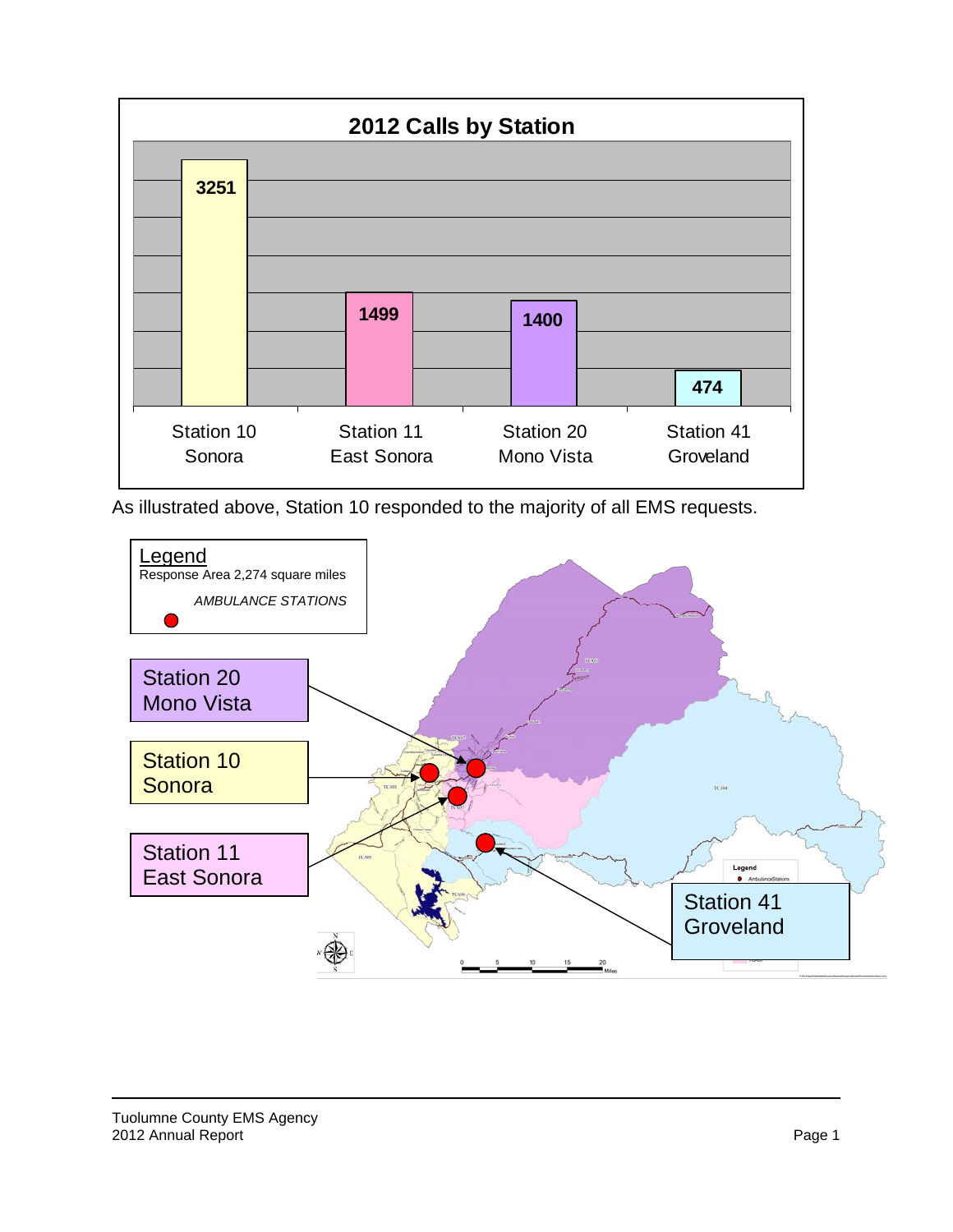



The breakdown of EMS requests by location reveals that the majority (73%) of requests occur in the suburban areas of Tuolumne County, where the majority of Tuolumne County residents live.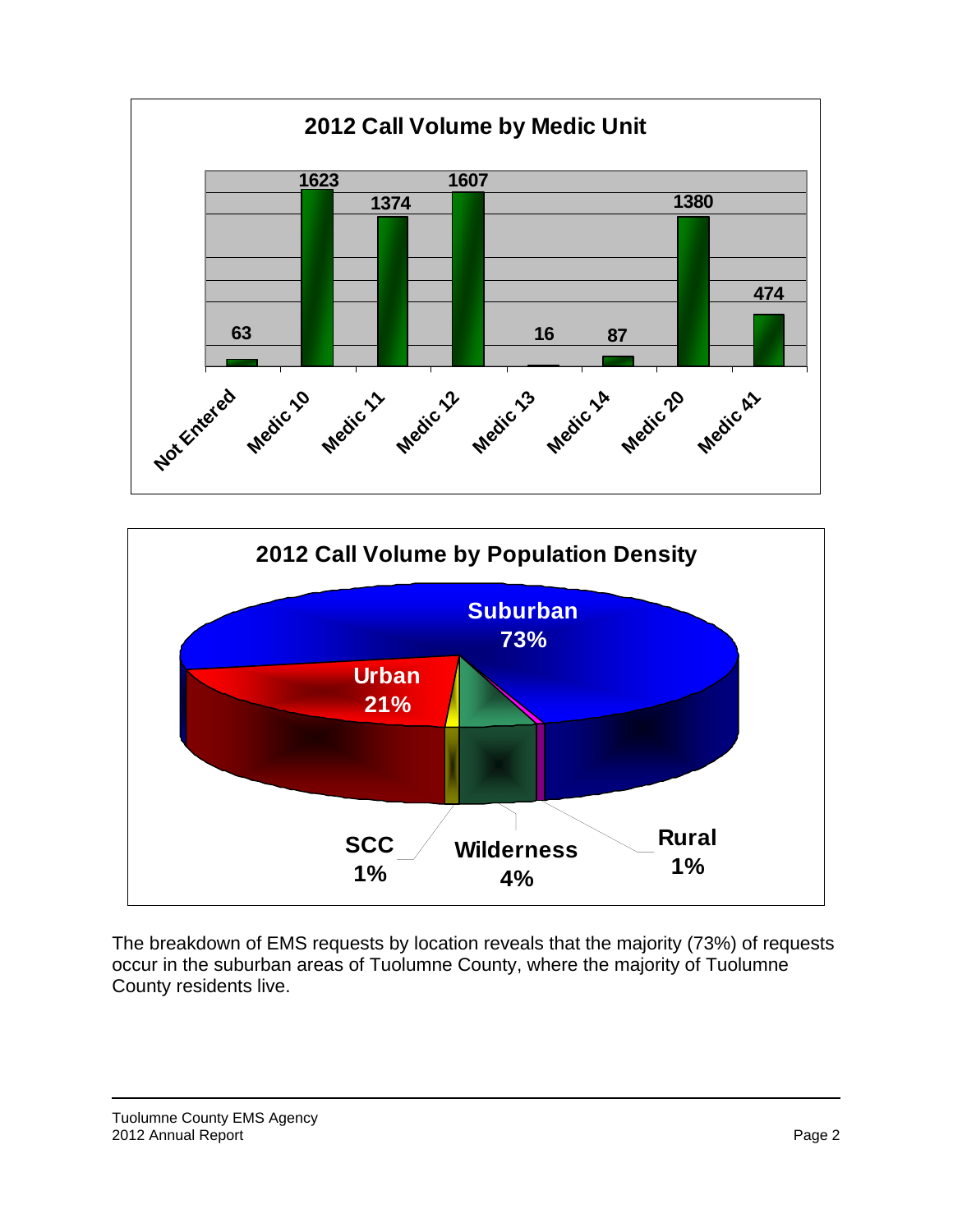

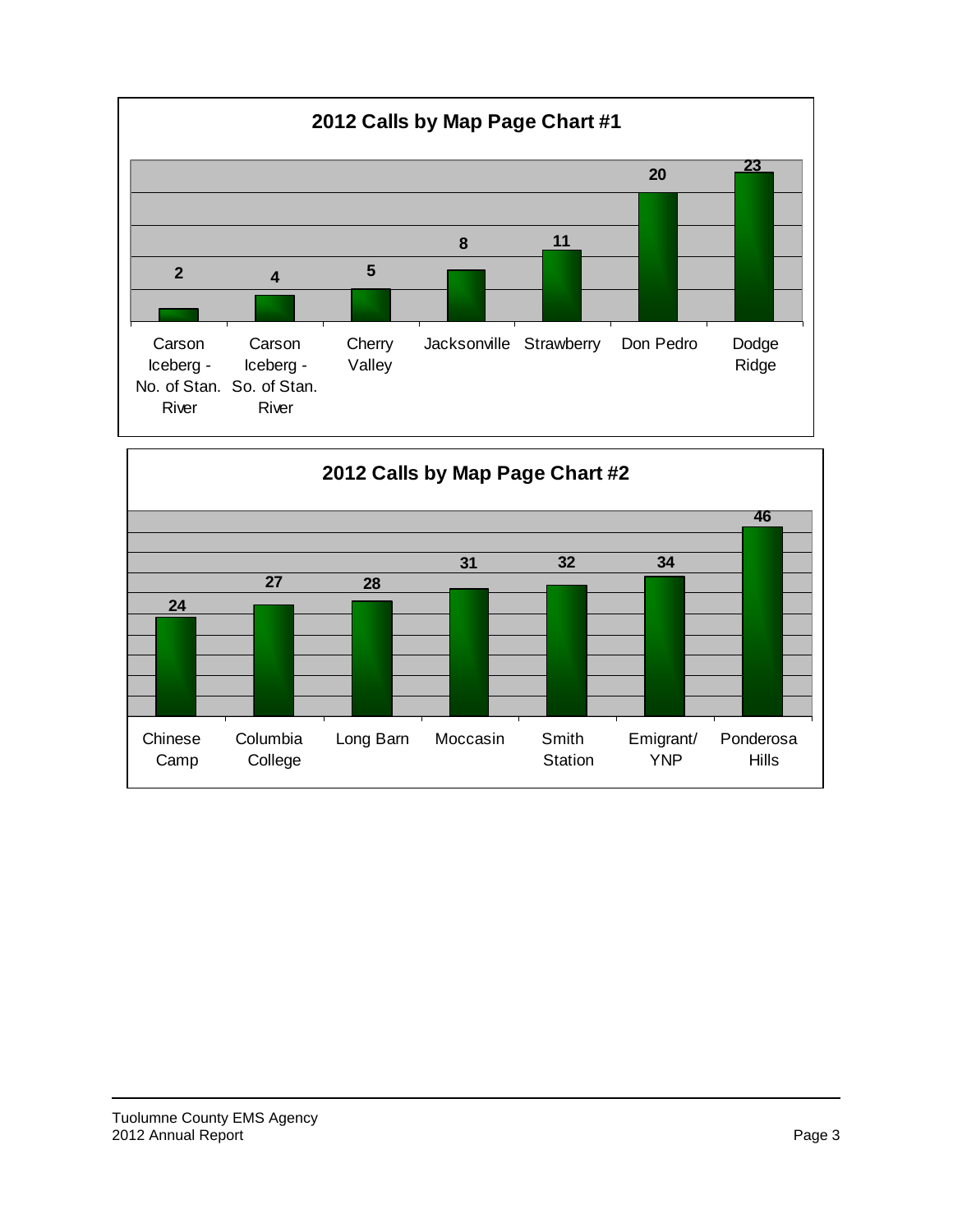

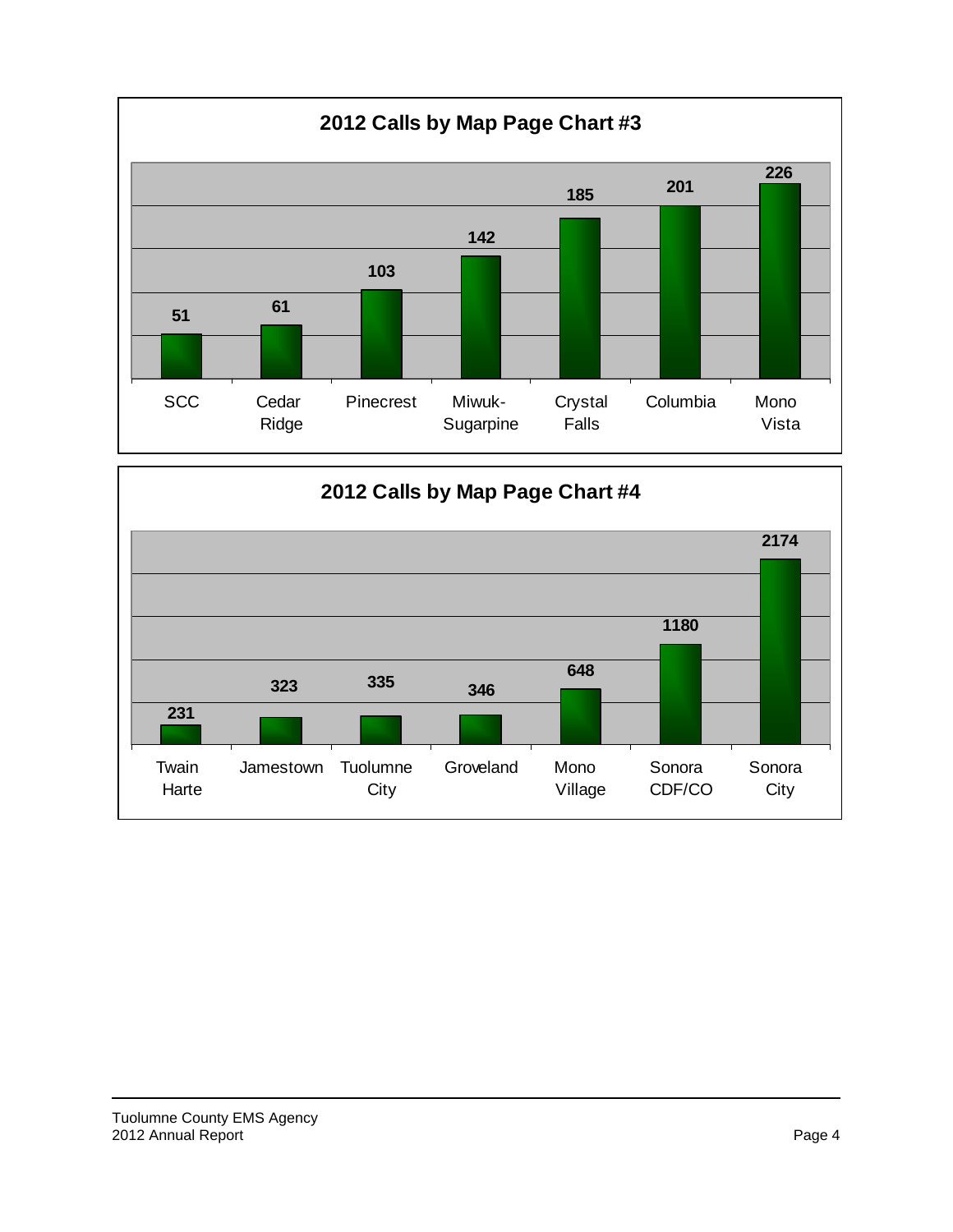

A breakdown of requests by day and time of day shows that call volumes may vary widely during the week, with the highest volumes on Fridays and Saturdays.

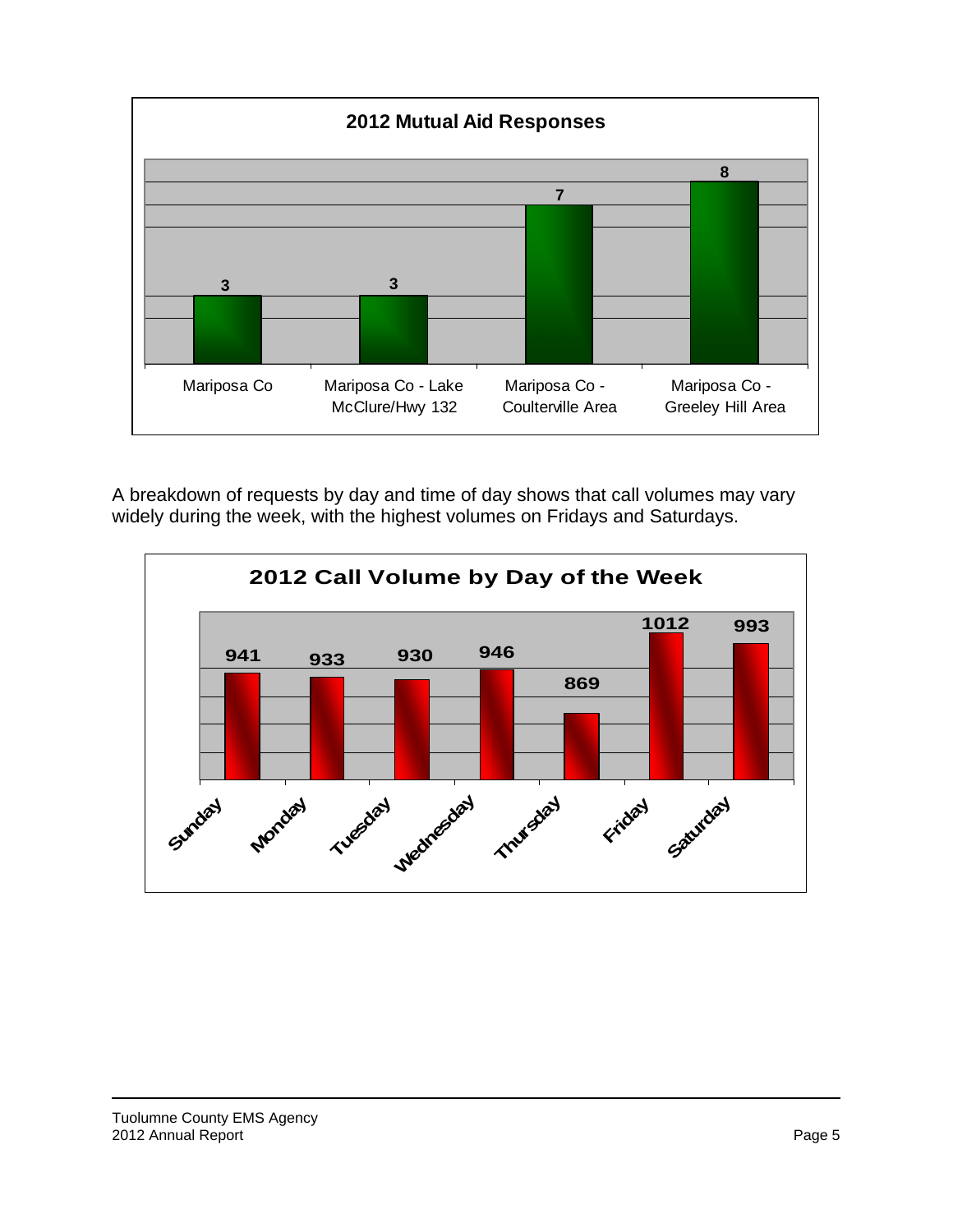### **Calls by Type**

In 2012, scene emergencies accounted for 79% of the total EMS requests for service. Transfers make up the remaining 21% of EMS requests for services. Interfacility Transfers (IFT) have increased by 2% over last year.



74% of all requests for service resulted in the delivery of advanced life support (ALS) procedures and/or medications administered to the patient.

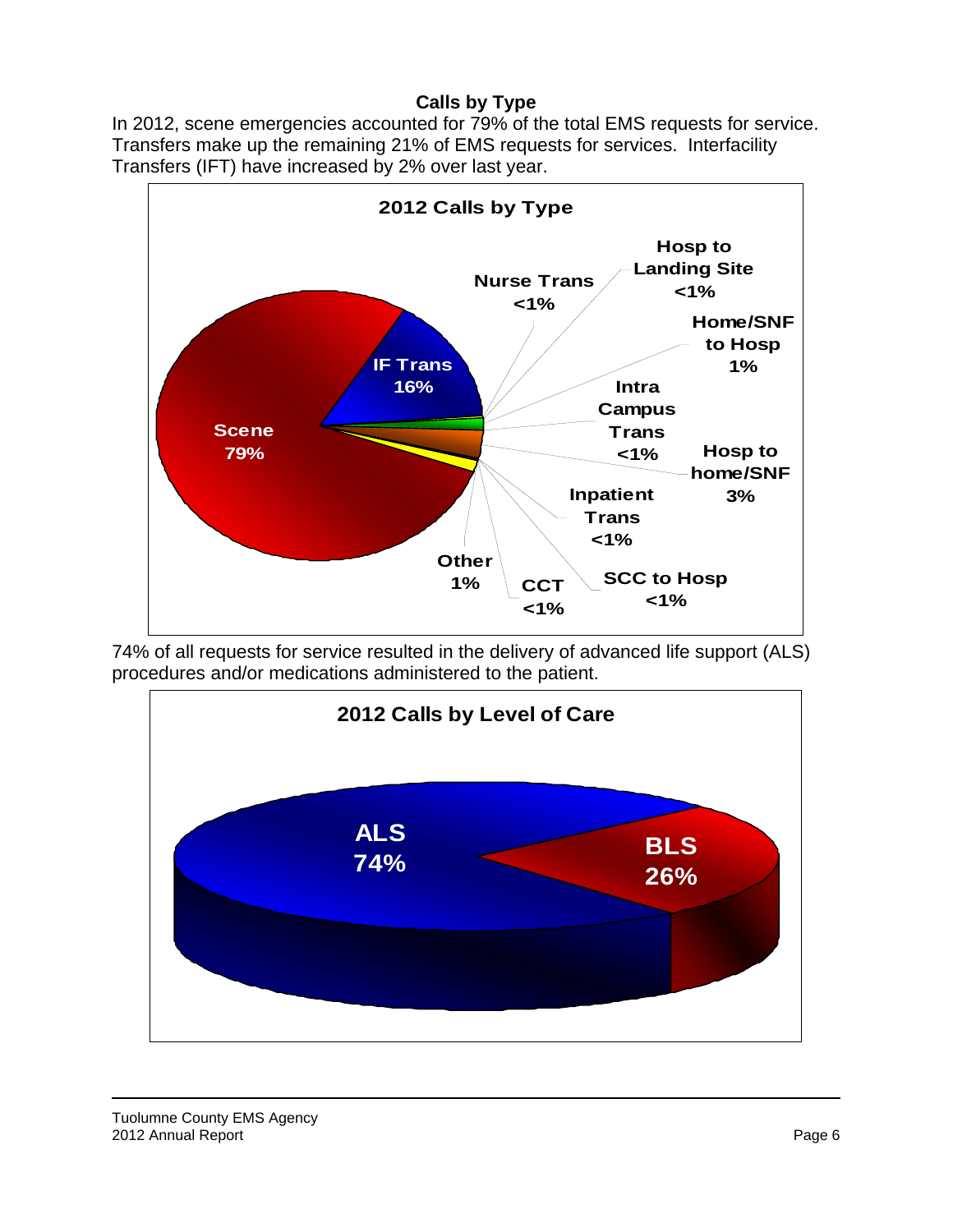#### **Response Times**

The California Emergency Medical Services Authority (EMSA) has established recommended guidelines for Code 3 response time standards to EMS requests, based on population density. The EMSA recommends that EMS responses meet these response time guidelines at least 90% of the time.

|                   | <b>BLS 1<sup>st</sup> Response</b> | <b>BLS AED 1st Response</b> | <b>ALS Amb</b> |
|-------------------|------------------------------------|-----------------------------|----------------|
| <b>Urban</b>      | 5 minutes                          | 5 minutes                   | 8 minutes      |
| <b>Suburban</b>   | 15 minutes                         | <b>ASAP</b>                 | 20 minutes     |
| <b>Rural</b>      | 15 minutes                         | <b>ASAP</b>                 | 20 minutes     |
| <b>Wilderness</b> | <b>ASAP</b>                        | <b>ASAP</b>                 | <b>ASAP</b>    |

Urban = 101 to 500 people per mile<sup>2</sup> **Suburban** = 51 to 100 people per mile<sup>2</sup> *Rural* = 7 to 50 people per mile<sup>2</sup> *Wilderness* = less than  $\overline{7}$  people per mile<sup>2</sup> **SCC** = Sierra Conservation Center (secured facilities may be exempted from response time requirements)

|                 | <b>Urban</b>      | <b>Suburban</b>   | <b>Rural</b> | <b>SCC</b>        | <b>Wilderness</b> |
|-----------------|-------------------|-------------------|--------------|-------------------|-------------------|
| Min:            | $0.00$ mins       | $0.00$ mins       | $1.00$ mins  | 5.00 mins         | $2.00$ mins       |
| Max:            | 65.00 mins        | 76.00 mins        | 47.00 mins   | 30.00 mins        | 105.00 mins       |
| Ave:            | $6.54$ mins       | 10.67 mins        | 26.92 mins   | 16.71 mins        | 31.91 mins        |
| <b>90 %ile:</b> | <b>11.00 mins</b> | <b>17.00 mins</b> | 38.00 mins   | <b>21.00 mins</b> | 49.00 mins        |

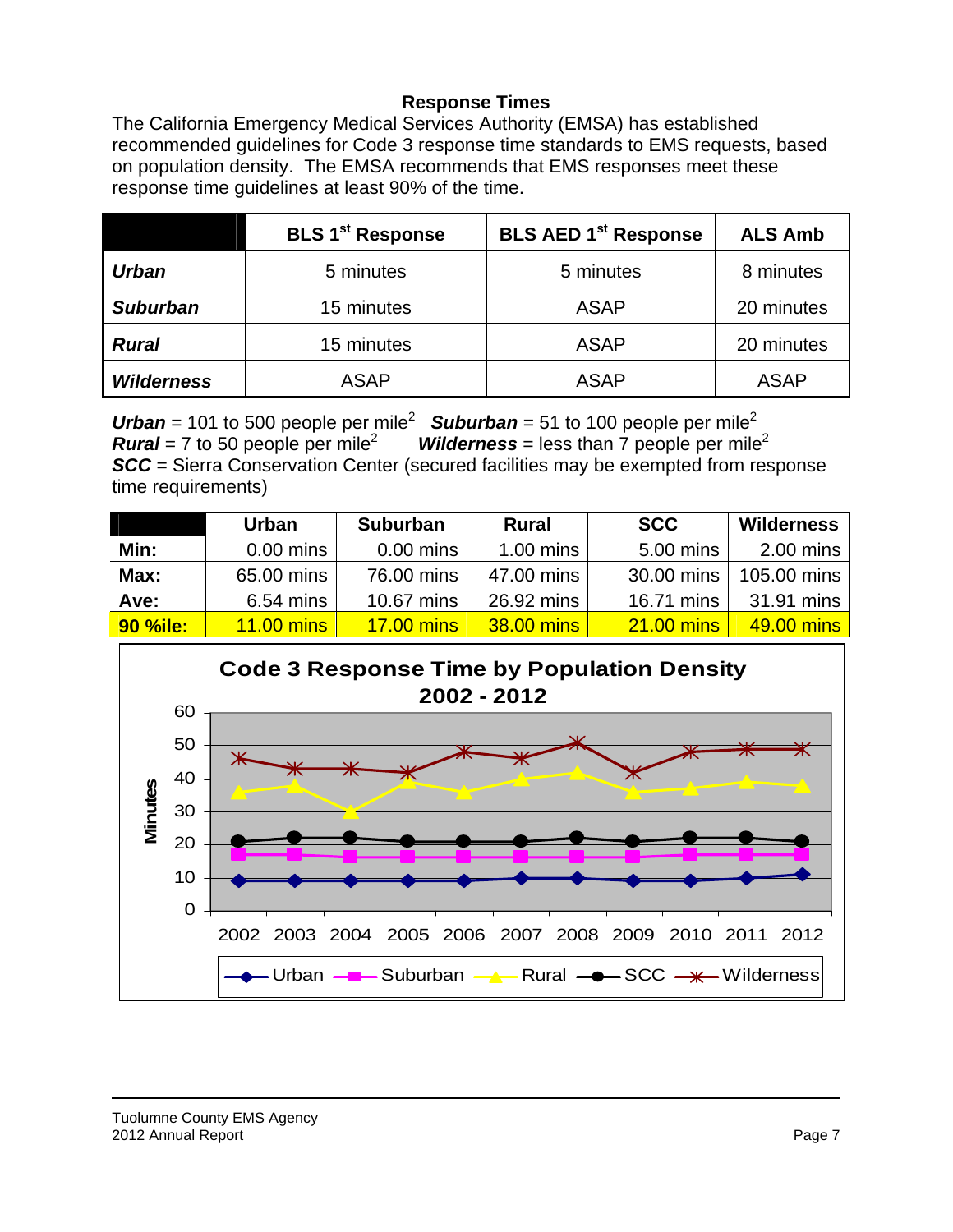#### **PATIENT AND HOSPITAL DATA**

The chart below shows the patient distribution by receiving facilities, including transfers.

| Sutter-Amador Hosp                     |                | Other Fresno Co. Hosp             | 3    |
|----------------------------------------|----------------|-----------------------------------|------|
| Kaiser Medical Center Walnut Creek     |                | Mercy Hosp, Merced                | 3    |
| Contra Costa Co. Hosp                  |                | <b>Mercy General Hosp</b>         | 3    |
| <b>Clovis Community Hosp</b>           |                | Kaiser Hosp, Sacramento           | 4    |
| <b>Madera Community Hosp</b>           |                | Mercy San Juan Hosp               | 4    |
| Central California Children's Hosp     |                | Methodist Hosp of Sacramento      | 4    |
| Kaiser Hosp, South Sacramento          |                | Valley Children's Hosp            | 6    |
| <b>Sutter General Hosp</b>             |                | <b>St Josephs Medical Center</b>  | 8    |
| Shriner's Hosp Sac                     |                | Lucile Packard Children's Hosp    | 8    |
| Other San Francisco Co. Hosp           |                | Other Santa Clara Co. Hosp        | 8    |
| St Joseph's Behavioral Health          |                | Kaiser Hosp of Manteca            | 10   |
| Santa Clara Valley Med Center          |                | VA Med Center Palo Alto           | 15   |
| Other Santa Cruz Co. Hosp              |                | San Joaquin General Hosp          | 18   |
| <b>Stanislaus Behavioral Health</b>    |                | U.C.S.F. Med Center               | 20   |
| Other Alameda Co. Hosp                 | $\overline{2}$ | California Pacific Medical Center | 23   |
| Mt Diablo Hosp                         | $\overline{2}$ | Oakland Children's Hosp           | 28   |
| <b>Sutter Roseville Medical Center</b> | $\overline{2}$ | <b>Stanford University Hosp</b>   | 28   |
| Other Sacramento Co. Hosp              | $\overline{2}$ | <b>U.C. Davis Medical Center</b>  | 37   |
| Dameron Hosp                           | $\overline{2}$ | Modesto Rehab Hosp                | 115  |
| Sequoia Hosp                           | $\overline{2}$ | <b>Other Hosp Not Listed</b>      | 120  |
| San Jose Medical Center                | $\overline{2}$ | <b>MMC</b>                        | 144  |
| Oak Valley Hosp                        | $\overline{2}$ | <b>DMC</b>                        | 510  |
| Mark Twain-St. Josephs                 | 3              | <b>SRMC</b>                       | 4128 |

#### **Call Disposition**

The table below illustrates that 74%, a 2% increase compared to 2011, of all requests for service resulted in the patient being transported to an emergency department.



Poisoning/Overdose category does not differentiate between accidental and intentional ingestion or overdose. Nor does it differentiate between prescription and illicit drugs. Medication reactions and anaphylaxis are included in the Medical category.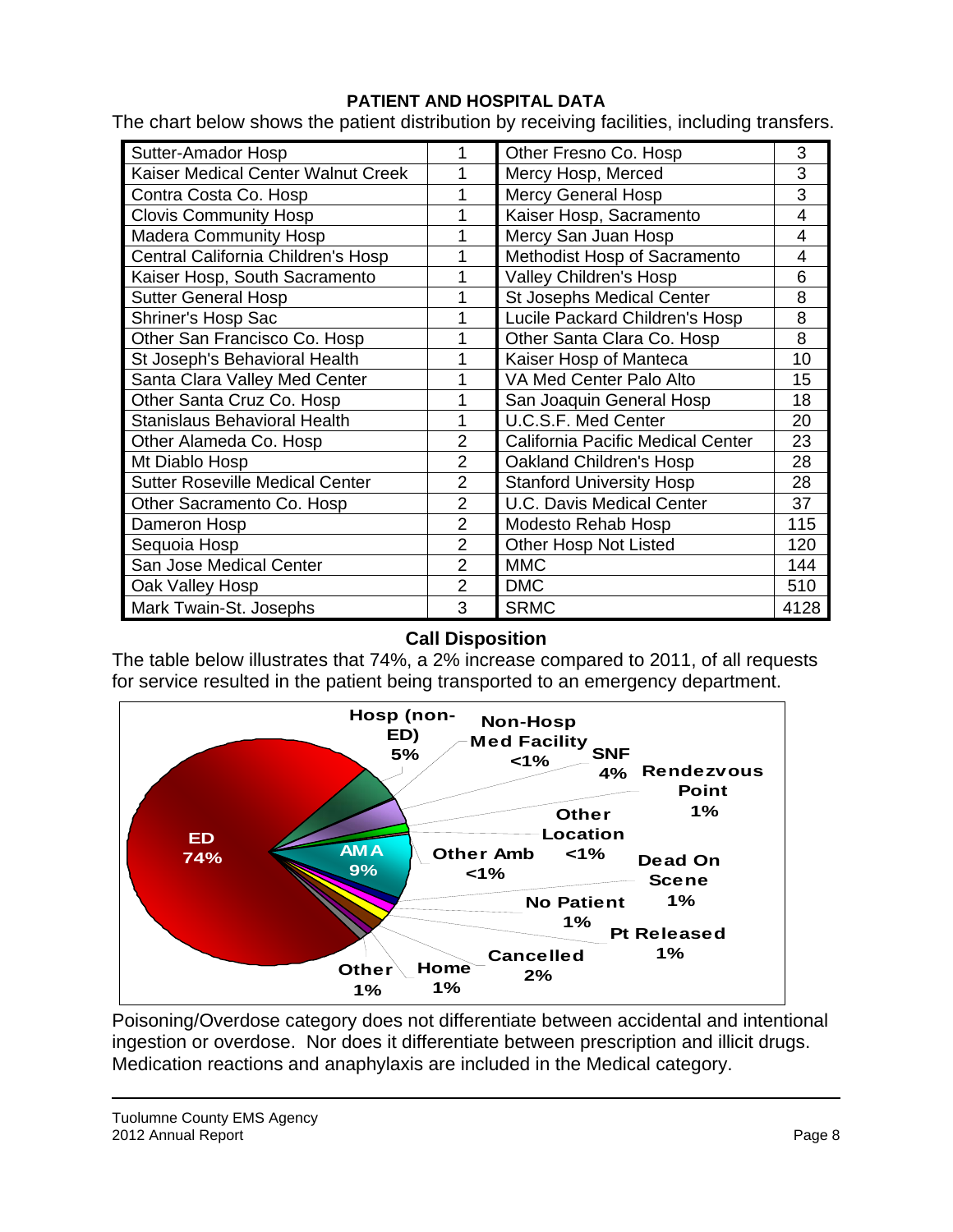

As shown in the chart below, for those patients transported to a hospital, approximately 62% of all transports are made to the nearest hospital and 14% of the patients were transported to the hospital of the patient's or family's choice.

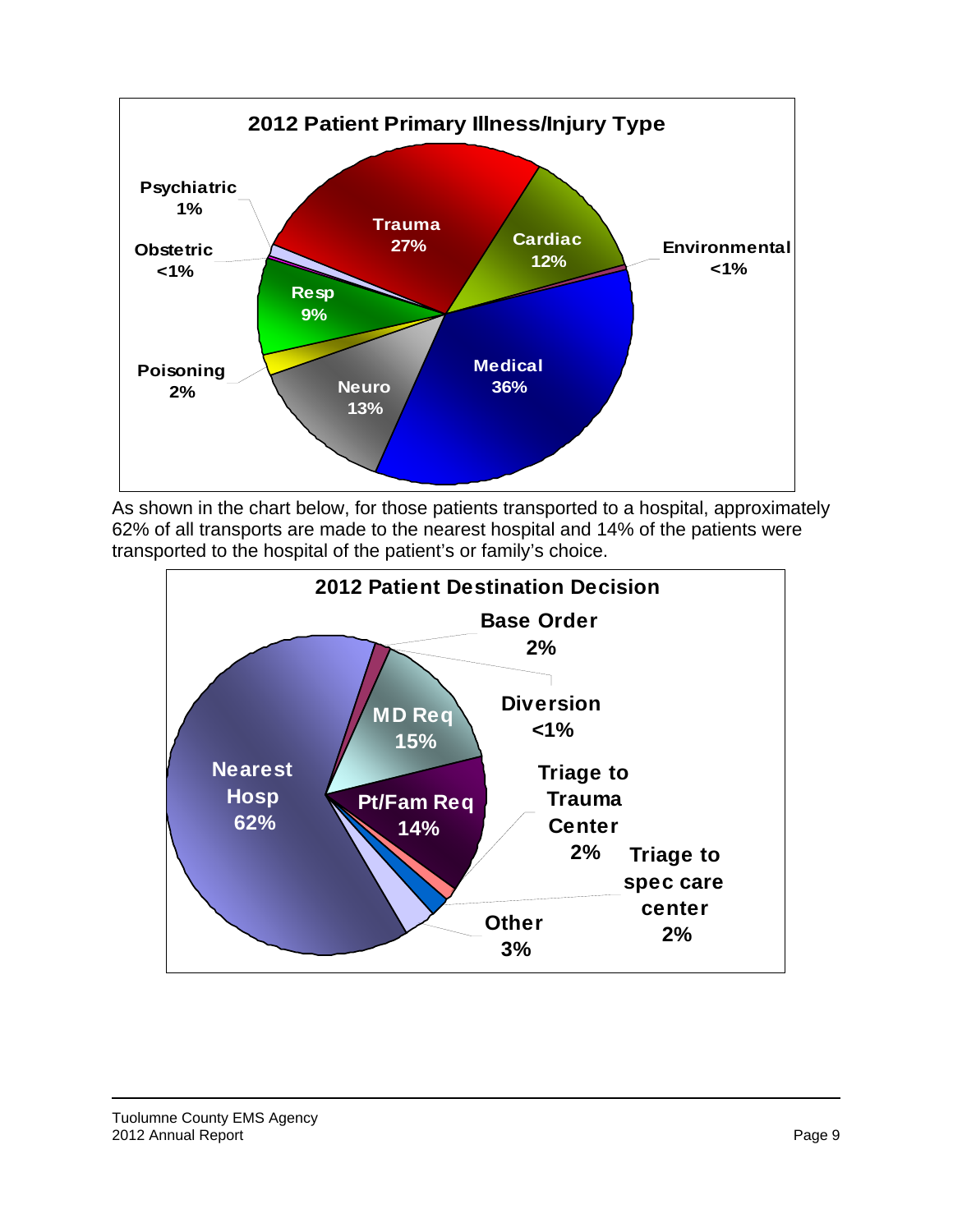

**2012 EMS Demographics** 

Patients greater than 64 years of age account for approximately 49% of ambulance patients. Males comprise 47% of ambulance patients and 53% are females.

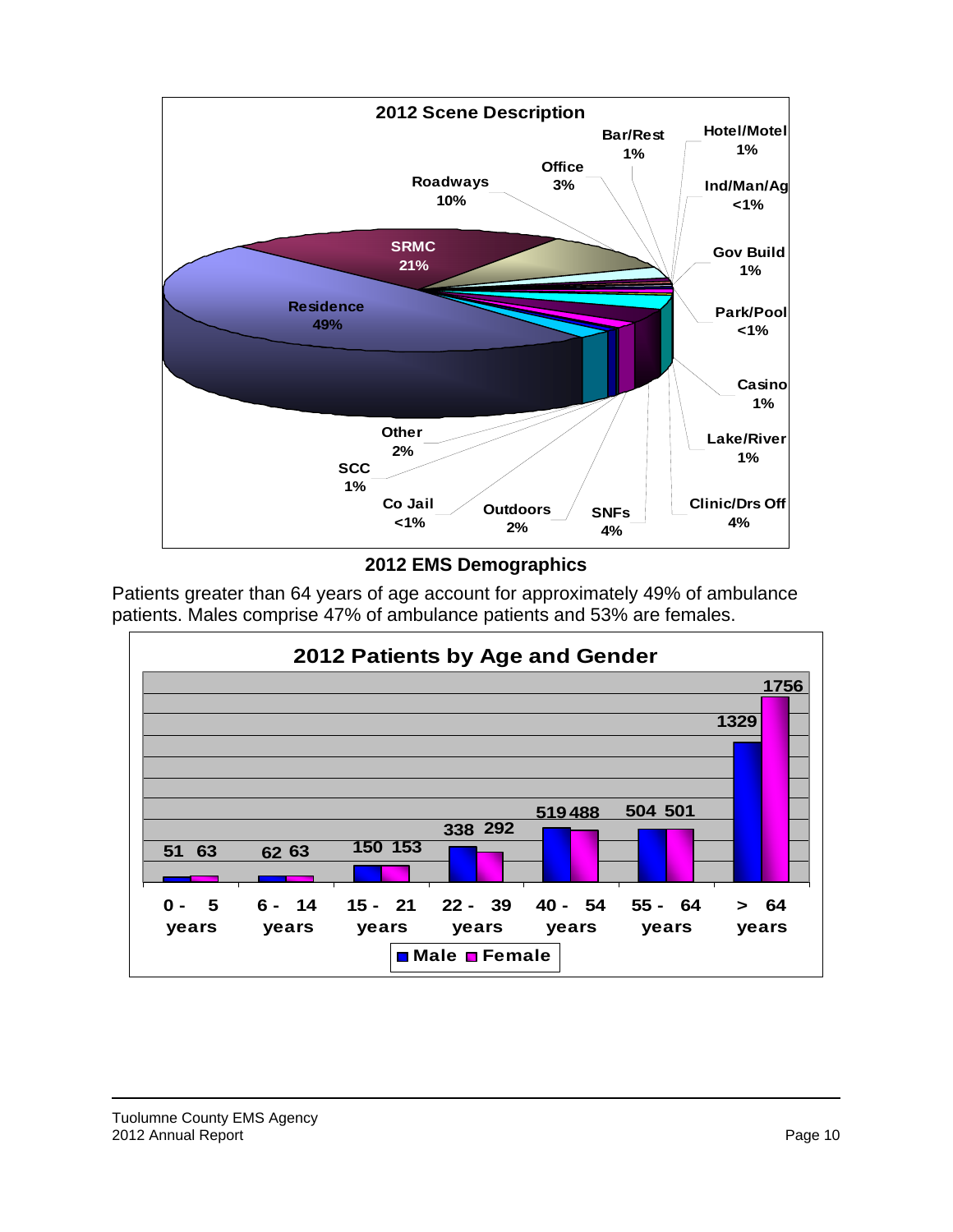## **TRAUMA SYSTEM**

The chart below shows the mechanism of injury for major trauma victims in Tuolumne County in 2012.



The Tuolumne County Trauma Plan has defined ten separate trauma triage criteria. The criteria are designed to categorize those trauma patients with an increased risk of mortality and morbidity due to their injuries. Paramedic judgment was the criteria used 62% of the time.



Tuolumne County EMS Agency 2012 Annual Report **Page 11**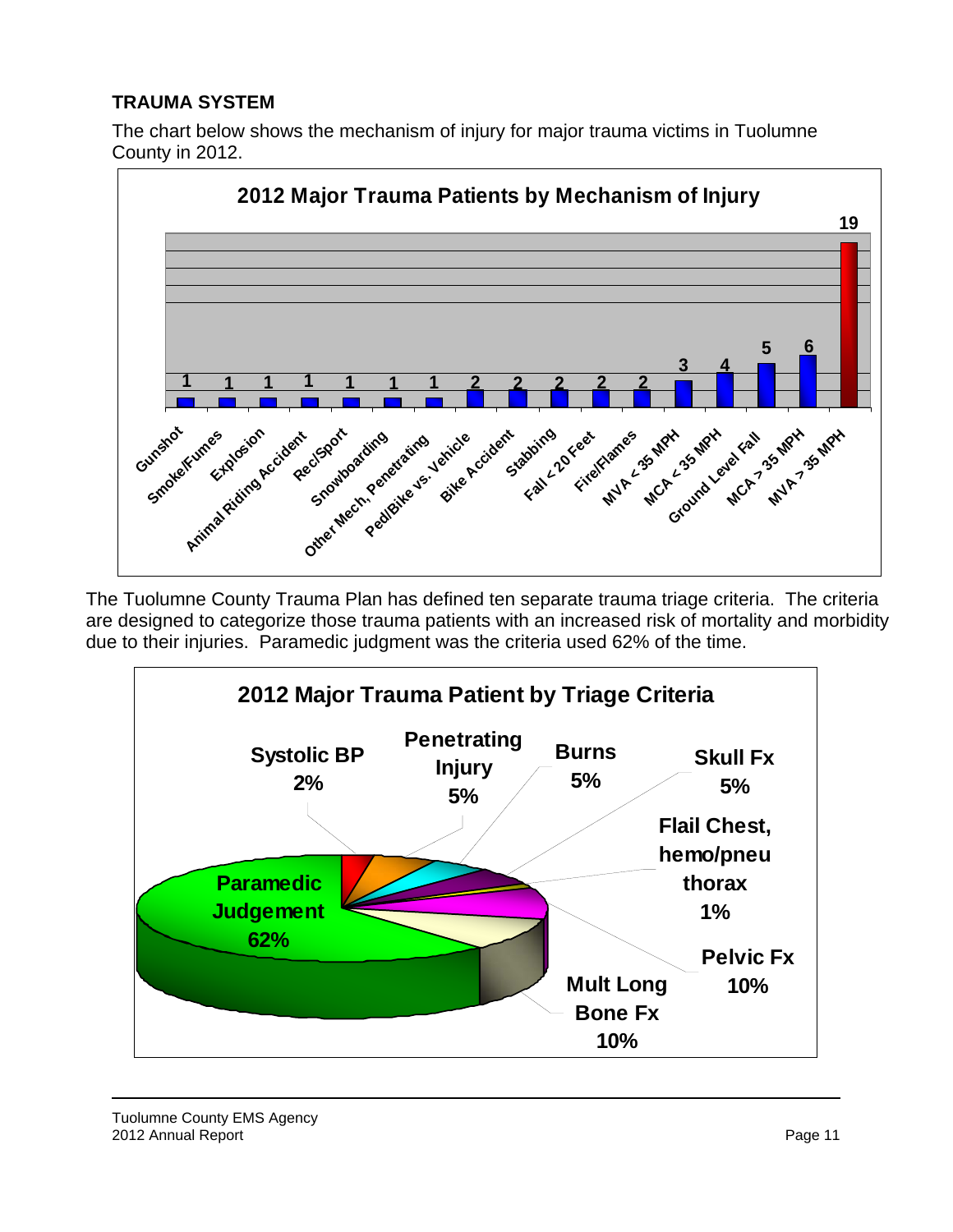

Males comprise 74% of all major trauma patients.



The Tuolumne County Trauma Plan has identified three major trauma patient destinations.

- 1. Doctors Medical Center (adult)
- 2. Memorial Medical Center (adult)
- 3. U.C. Davis Medical Center (adult & pediatric)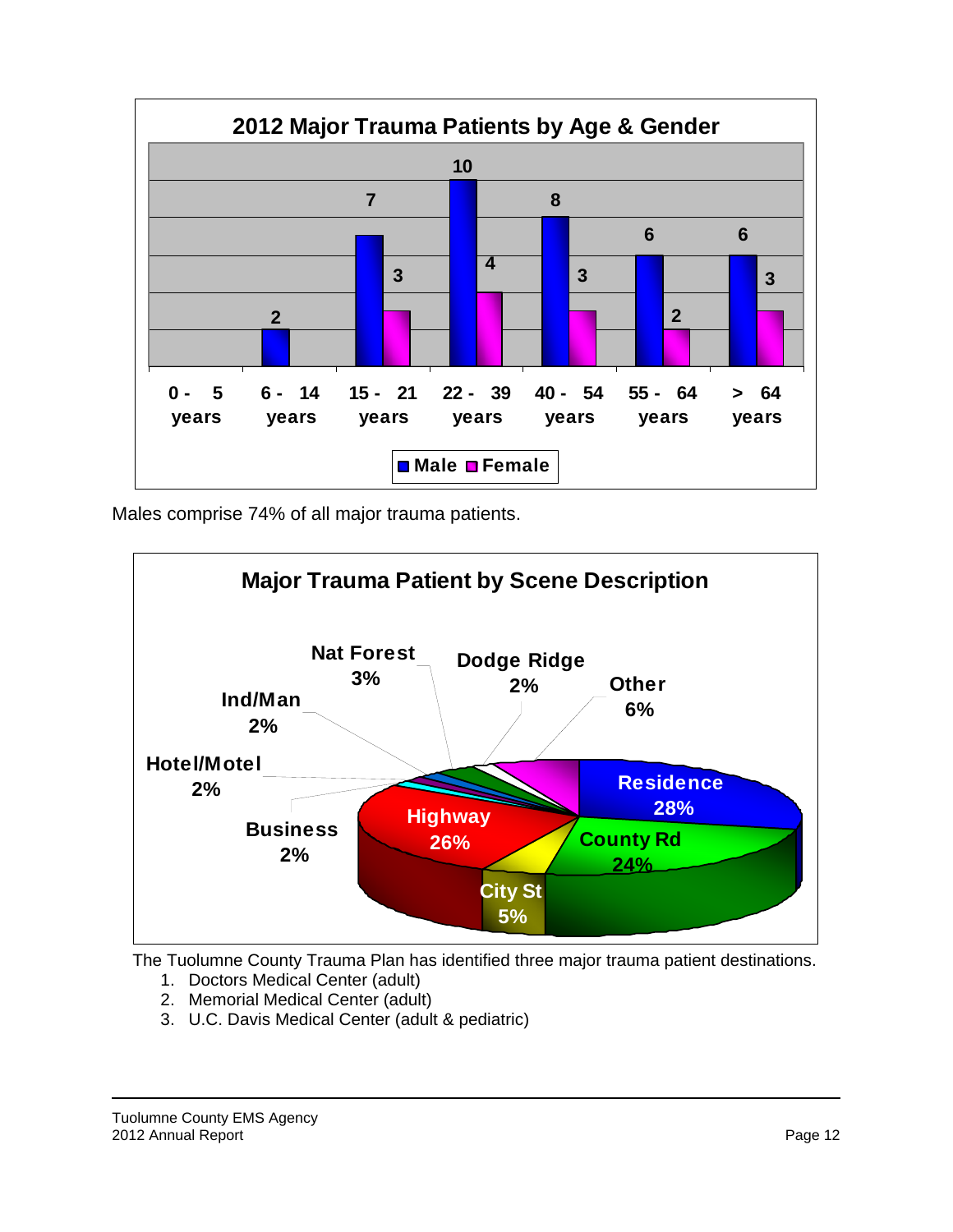

# **S-T Elevation Myocardial Infarction (STEMI)**



In 2012, 23 patients met the STEMI triage criteria; 17 of them were transported to SRMC by ground ambulance, the remainders were transported by air ambulance to Doctors Medical Center and Memorial Medical Center. Males comprised 64% of STEMI patients, 36% female. Average age is 67 years (66 year for males, 70 years for females).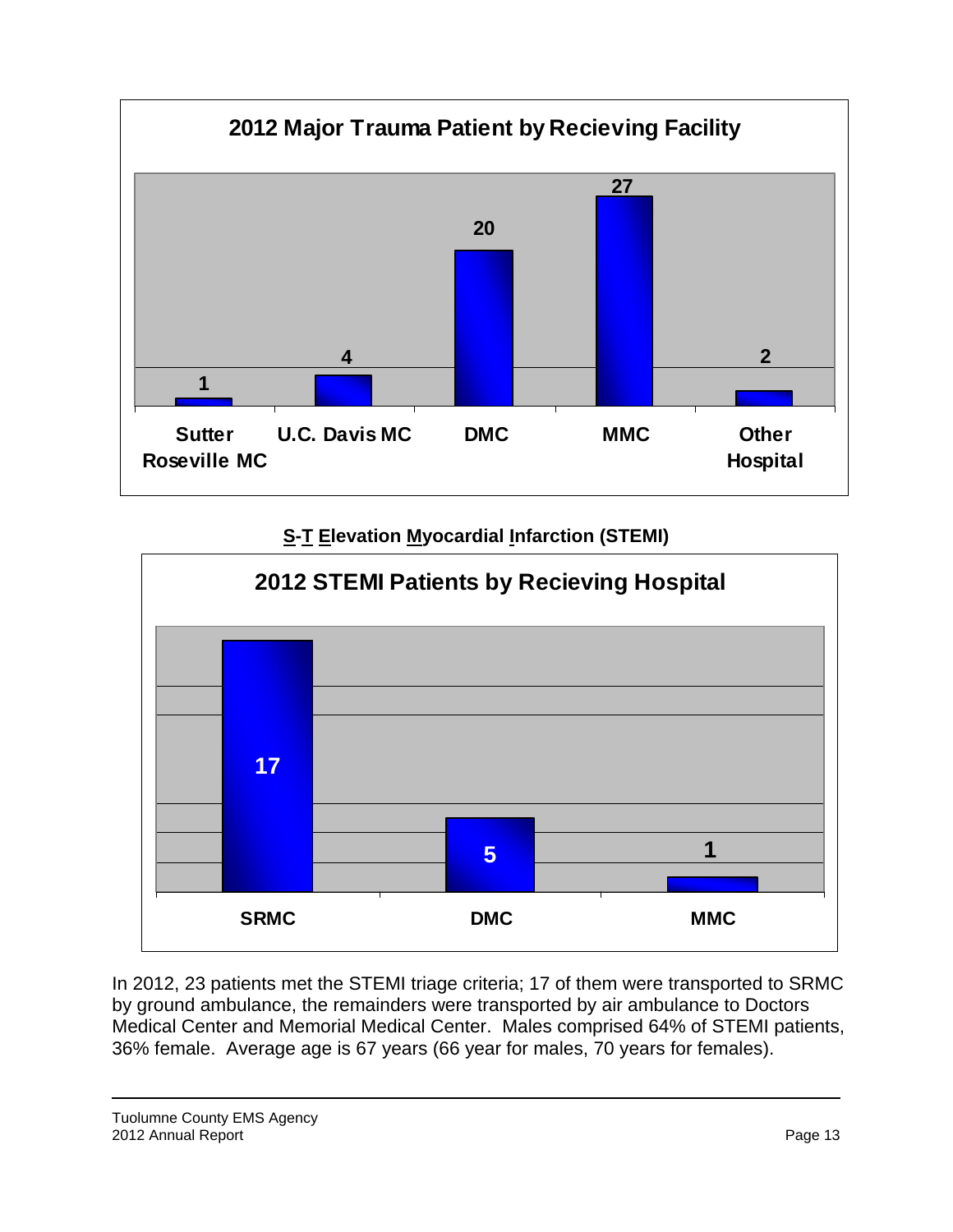# **ALS MEDICATIONS**

The charts below represent the number of times a medication was administered and how many patients received the medication.





Tuolumne County EMS Agency 2012 Annual Report **Page 14** November 2012 Annual Report **Page 14**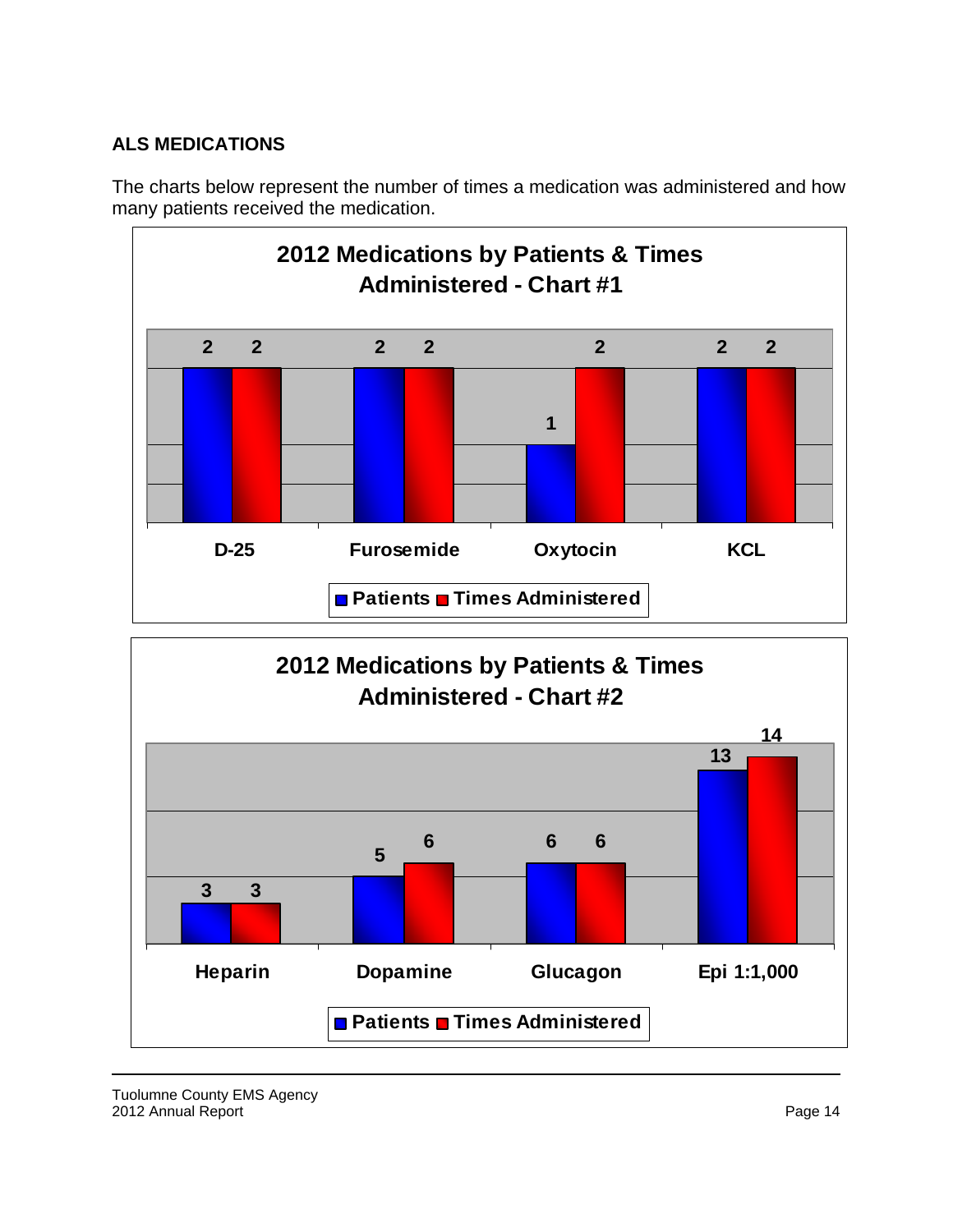

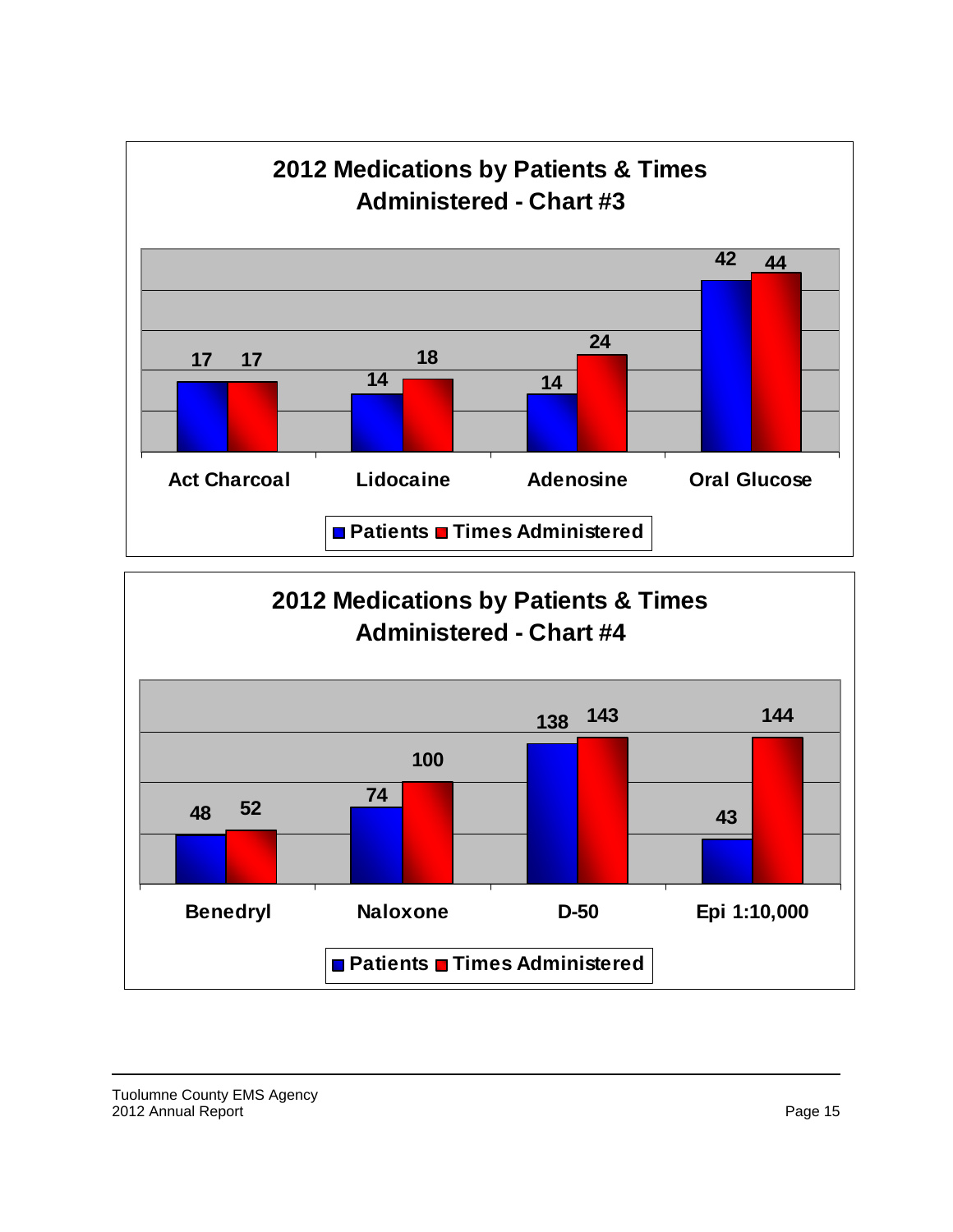



Tuolumne County EMS Agency 2012 Annual Report Page 16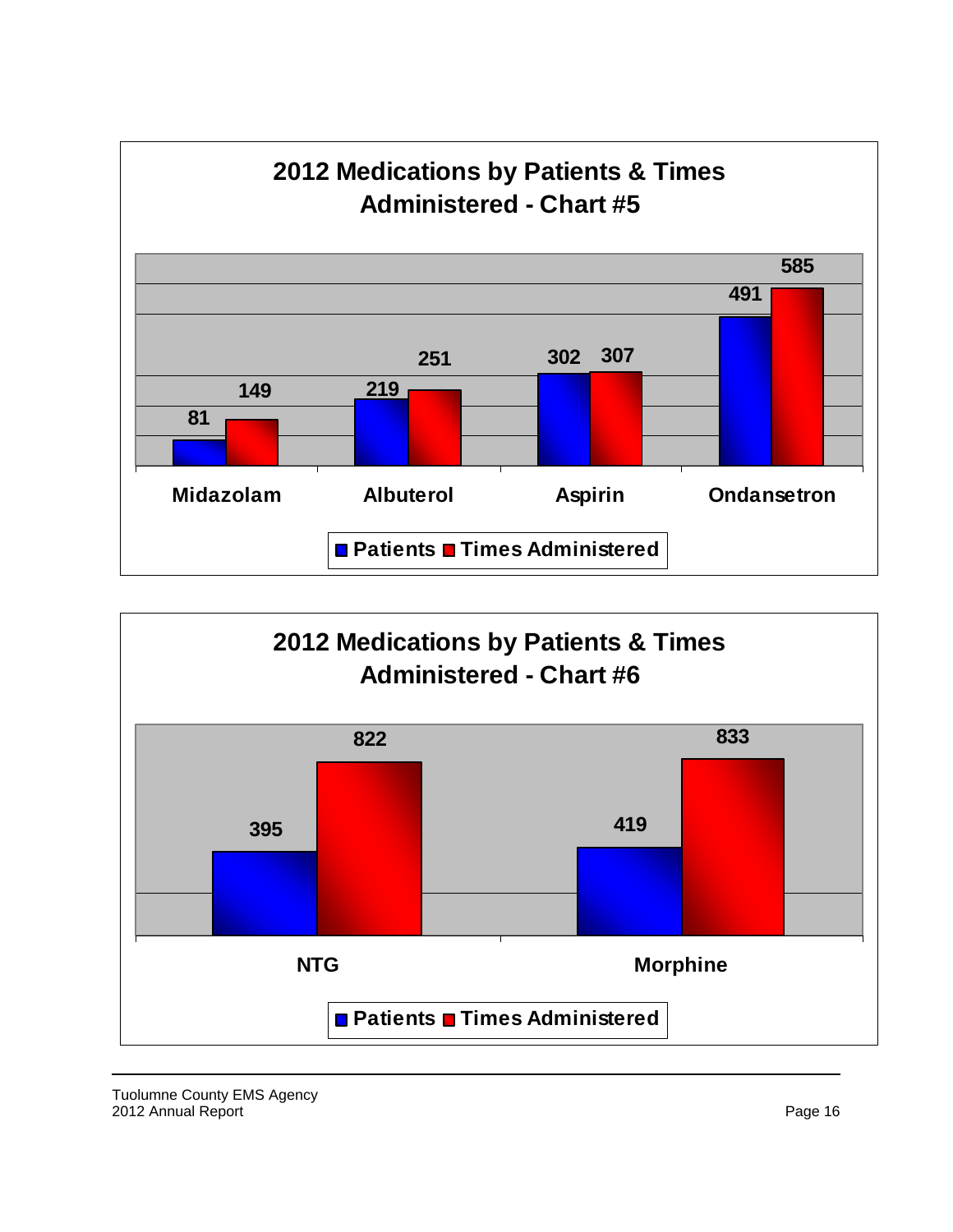# **ALS INFREQUENTLY USED SKILLS**

The data on Infrequently Used Skills shows that 76% of the patients that ET intubations were attempt were successfully intubated. Of these patients, half (3 of 6) had a backup advanced airway (EOA, Combitube or King Airway) successfully placed on the first attempt; the remainder were successfully managed with a BLS airway.





Tuolumne County EMS Agency 2012 Annual Report **Page 17** No. 2012 Annual Report **Page 17**